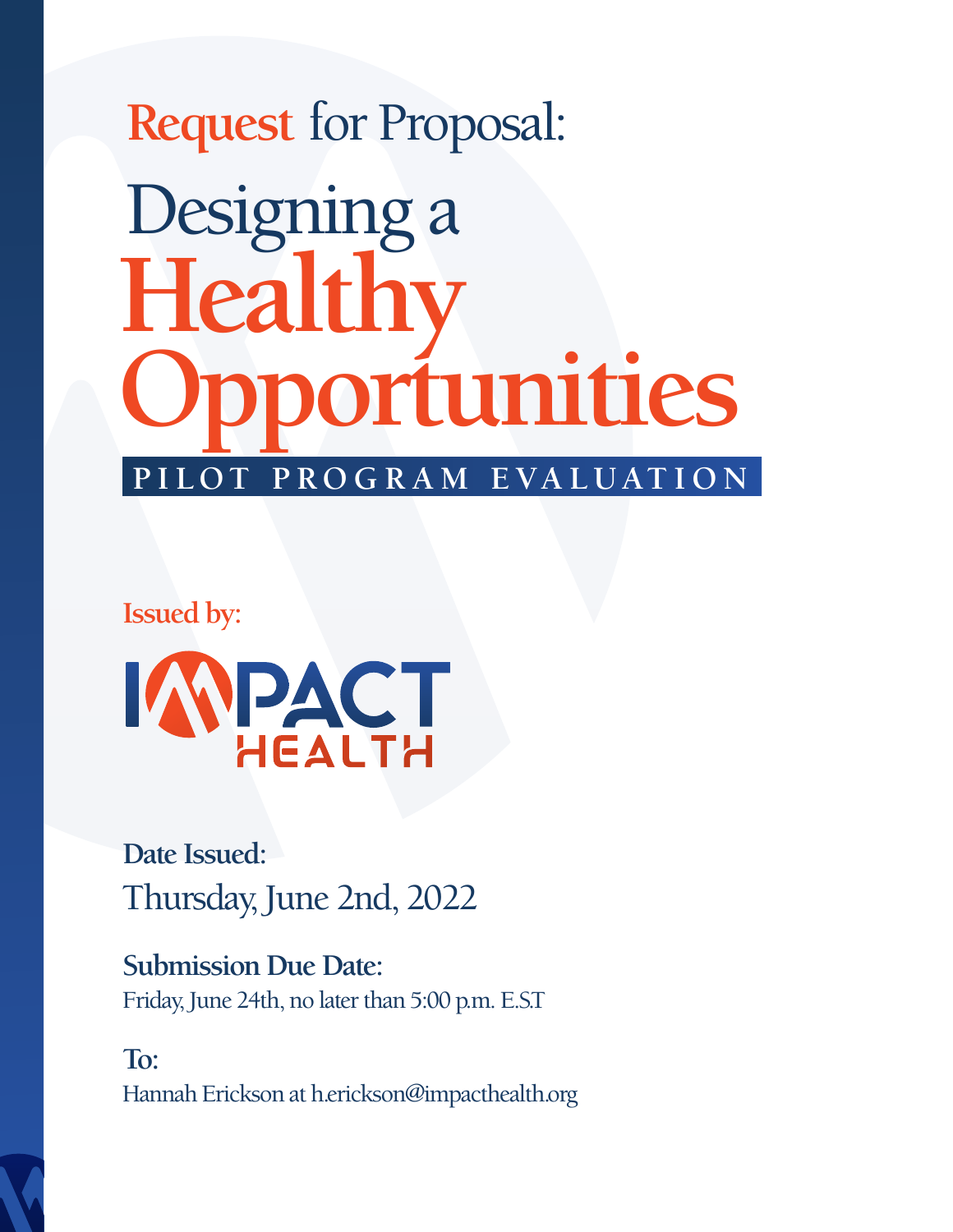## **Table of Contents**

| 5 |  |  |  |
|---|--|--|--|
|   |  |  |  |
|   |  |  |  |
|   |  |  |  |
|   |  |  |  |
|   |  |  |  |
|   |  |  |  |
|   |  |  |  |
|   |  |  |  |
|   |  |  |  |
|   |  |  |  |



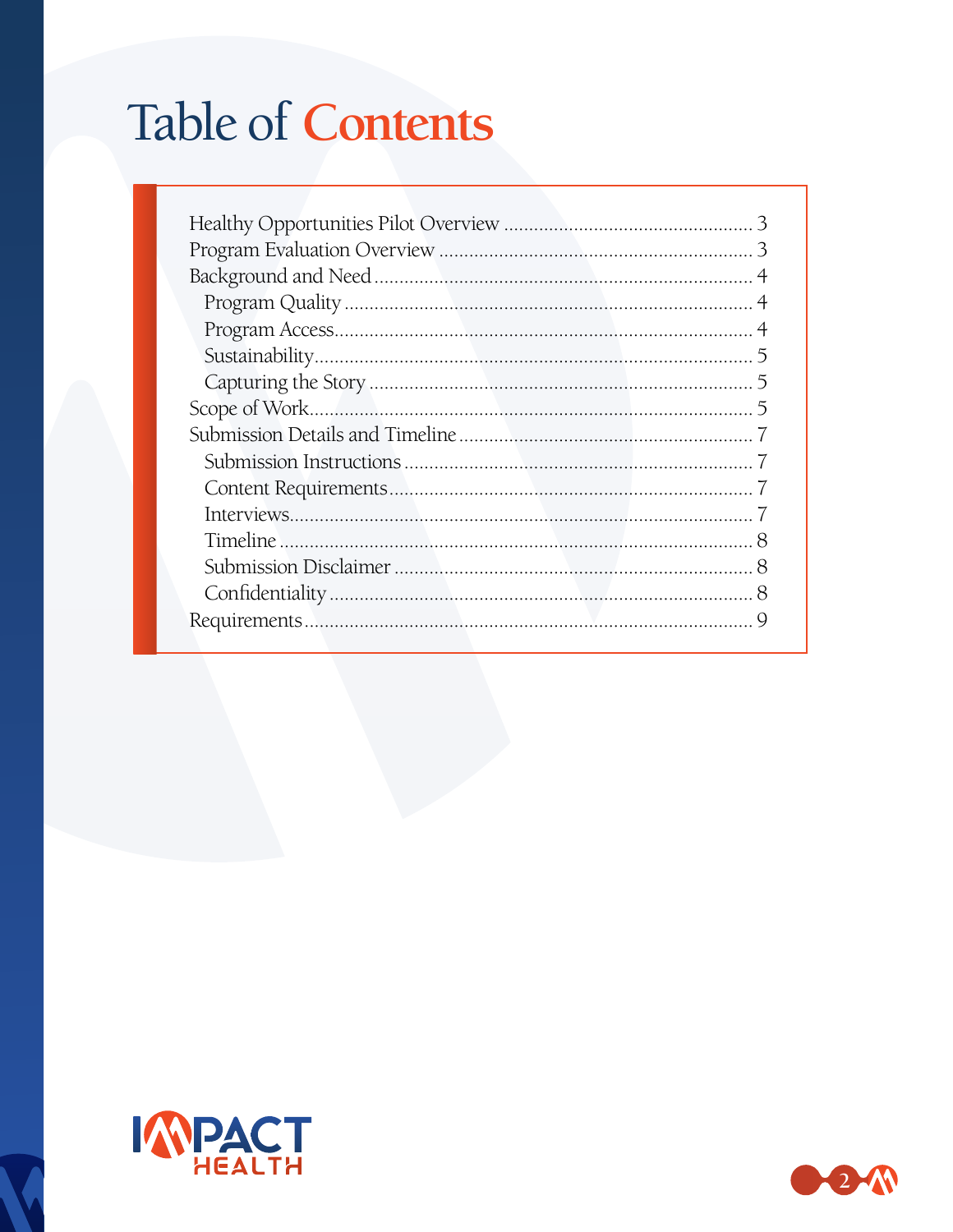## **Healthy Opportunities Pilot Overview`**

The Healthy Opportunities Pilot (HOP) is the nation's first comprehensive program to test evidence-based, non-medical interventions, which are designed to improve the health of Medicaid beneficiaries while reducing costs. These interventions include healthy meals and nutrition classes, transportation to grocery stores or job interviews, mold remediation and housing safety inspections, parenting curriculum and home visiting services, and linkages to legal support. The Healthy Opportunities Pilot operates under an 1115 Medicaid Waiver, which specifically permits the expansion of services that are billable to Medicaid.

Impact Health, a dynamic start-up entity created by Dogwood Health Trust, leads Western North Carolina's (WNC) participation in North Carolina's Healthy Opportunities Pilot program for Medicaid. As the Network Lead, Impact Health serves as a connection between the North Carolina Department of Health & Human Services, private health plans, and the human service organizations (HSOs) participating in the pilot. The Human Service Organizations offer interventions in five domains: housing, food, transportation, interpersonal violence and toxic stress, and cross-domain services. We support the WNC HSO network with capacity building, training, technical assistance and convenings; review HSO invoices and forward them to the correct private health plan; and collect and report data to inform the state's evaluation efforts.

While contracts were awarded to Lead Entities in 2021, the official launch of the pilot began on March 15, 2022. With the launch of the food domain, North Carolina's Medicaid system began reimbursing HSOs for qualifying services provided to Managed Care recipients. Beginning on May 1, 2022, housing and transportation service domains came online; the toxic stress domain will launch on June 15, 2022, and the interpersonal violence (IPV) domain will launch later this year. The pilot is scheduled to run through the end of 2024, although there is a possibility that the program may be extended.

### **Program Evaluation Overview**

The major program evaluation work is taking place through the University of North Carolina Chapel Hill's SHEP Center. The first phase of their evaluation will assess whether the allowable services are delivered in an efficient manner. The second phase will evaluate the relative value of those services on health outcomes, and will assess the burden of cost on the healthcare system.

As a Network Lead, Impact Health is primarily responsible for maintaining a network that is adequate to ensure all Healthy Opportunity Pilot clients have access to each of the services in the Pilot. The State requires Impact Health to regularly report on the health of our network. Traditional definitions of service are measured in participant access to all services, in all counties. The service standards to which we are beholden are measured in indicators like wait times for referrals and service turnarounds. However, Impact Health is also responsible for collecting, analyzing, and applying the findings pertaining to smaller-scale indicators of both program quality and access.

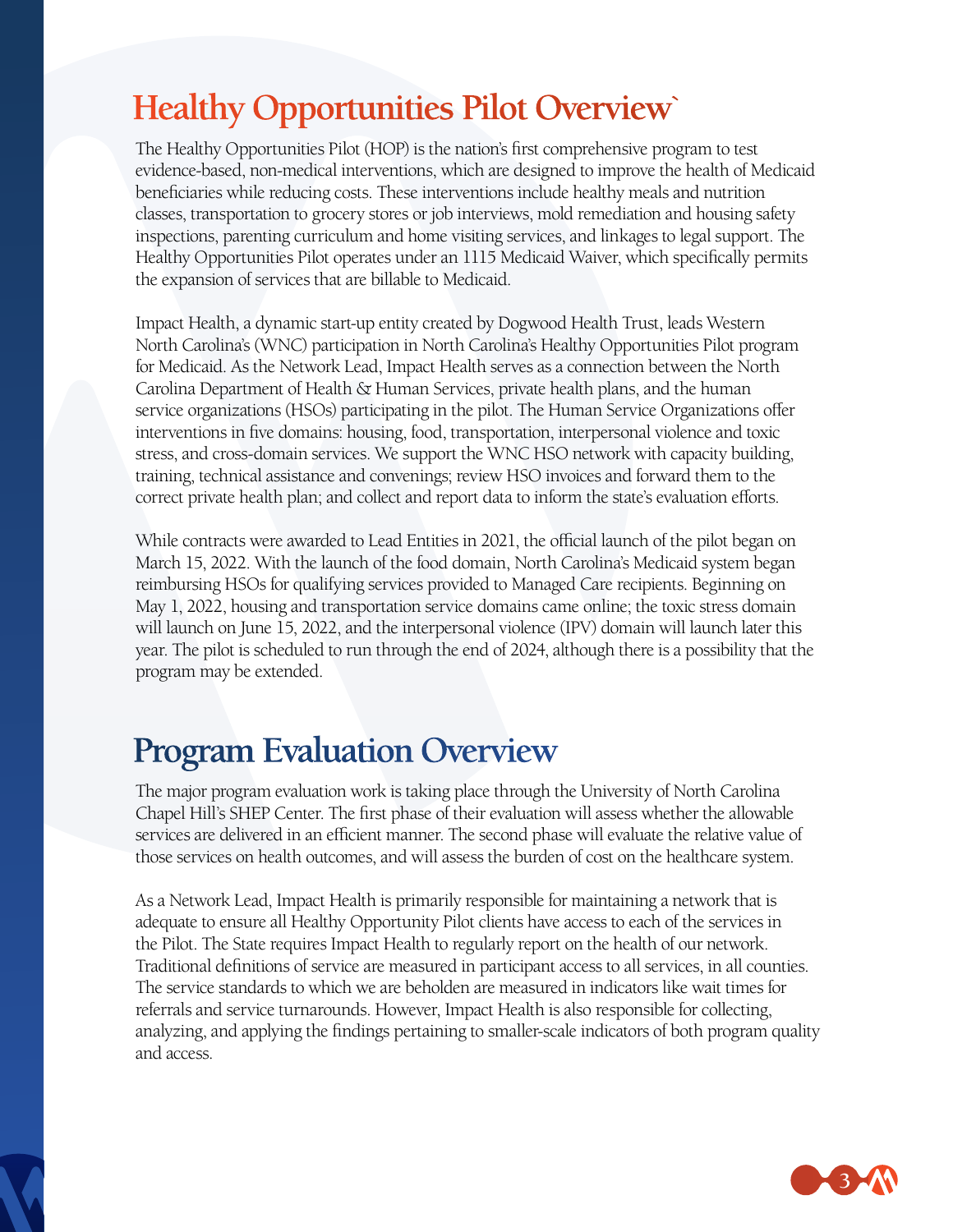## **Background and Need**

Beyond what is required by the State, as detailed above, what we measure and how we measure it is entirely up to us to create.

*Here's what we're looking to capture:*

#### **Program Quality**

Impact Health is deeply invested in ensuring our programming goes above and beyond traditional measures to provide high-quality services to HOP participants, under community-derived, contextually relevant definitions of "quality."

We believe our HOP participants' experience of services—their quality and ease of access—are of central importance in our work. Their firsthand accounts will provide critical insight not only to ground-level indicators of network adequacy, but will also allow us to empower our HSO partners with feedback about how people feel about their programs.

#### **Program Access**

We believe that community assets and relationship capital are essential to ensuring that HOPeligible participants are enrolled in HOP.

While some initial enrollments in HOP may in fact come from Care Management entities, we are also aware of the fact that those initial touch points may not be effective catchment systems for community members. Instead, by increasing the awareness and utility of existing community assets, we may empower community health workers, important community figures, and HSO workers to advocate and ensure that the HOP-eligible Medicaid clients get connected to the Care Manager. Such community stakeholders might include churches, community members with deep relationship capital, community health workers, or community centers targeting specific populations (i.e. the elderly).

Similarly, we understand that just because a program exists and people have access to it does not mean they'll use it. We recognize the importance of embedding an ethos of community care in the messaging and delivery channels for HOP enrollment. It is important that the messaging and encouragement is welcomed and is offered by someone both familiar and safe to potential HOP participants.

Finally, to ensure reasonable access to the 29 allowable services once enrolled in HOP, Impact Health must fill some remaining service gaps, particularly in hard-to-reach places. We believe that community assets may become valuable mechanisms for HOP programming delivery, as they are already known to—and accepted by—community members. Examples of these assets might include community centers, schools, and churches, as well as local coalitions.

Use of existing assets and drawing on natural community coalitions may also assist in reducing the cost of service provision to the HSOs. It will be of critical importance to ensure each of the services are economical for the HSOs and accessible to HOP participants, while also ensuring we do not compromise on service quality.

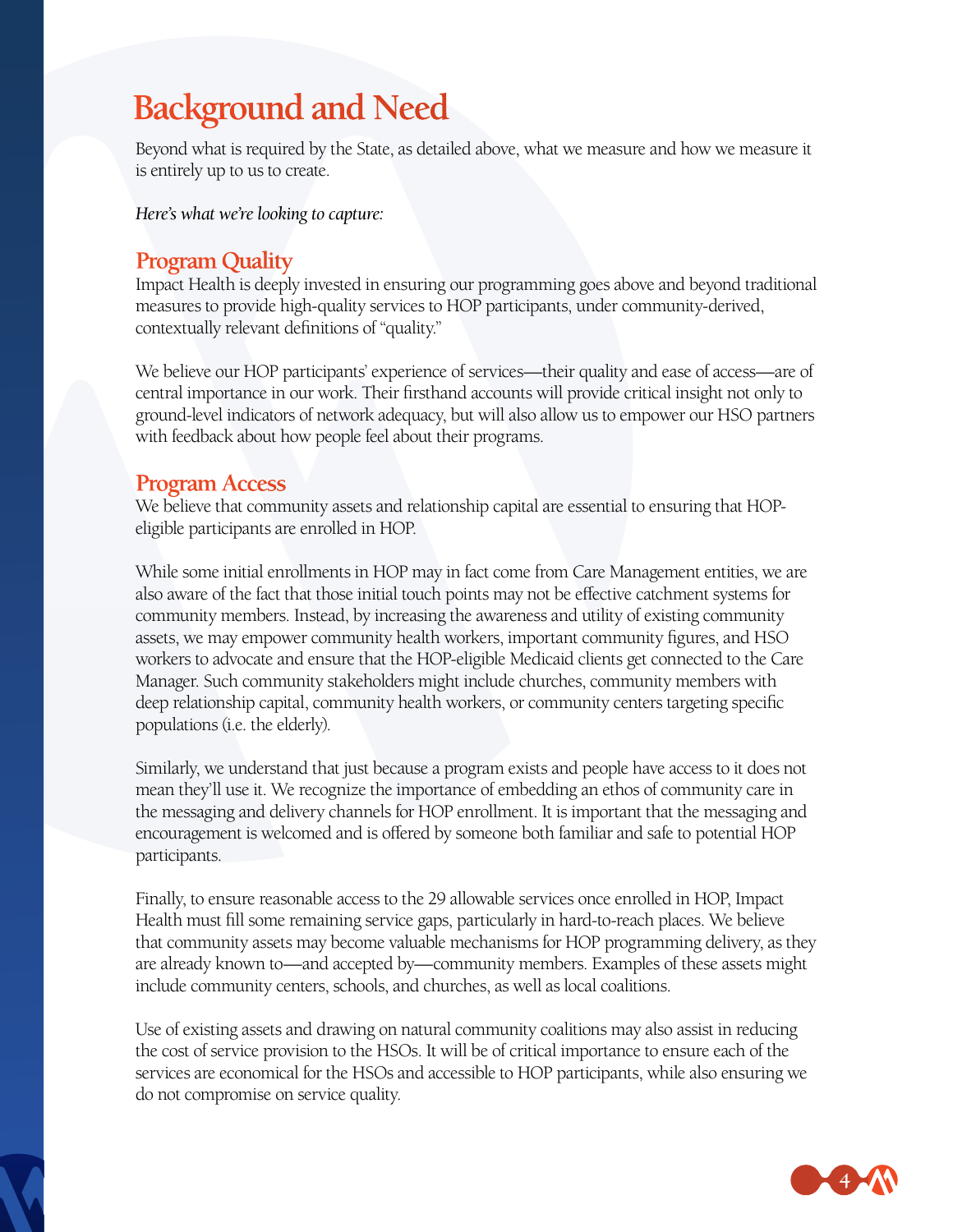#### **BACKGROUND AND NEED (CONT'D)**

#### **Sustainability**

Creating economic models of service is critical to the sustainability of our HSO network because our HSO network will, at some point, no longer receive financial assistance in the form of capacity building funds. When this happens, HSOs will continue to be reimbursed for the HOP services they provide under the allowable fee structure at a fixed rate per service. Creating economic models of service leaves sufficient room in the reimbursement schedule to reimburse HSOs for their staff, administrative, and operational costs.

Pursuant to that is the notion that a higher volume of HOP participants seeking services may become necessary in order to create economies of scale for our HSOs in service provision.

Finally, the sustainability of what we build to capture and analyze the above content matters to Impact Health's internal operations: Impact Health has internal financial capacity to hire a Quality Improvement and Evaluation Specialist, and we endeavor to build the systems mentioned here with that hand-off in mind.

#### **Capturing the Story**

The services provided through the HOP program are grounded in the idea of whole-person wellness. Community assets, community relationships, and community values are the heartbeat of each member's wellness. Impact Health acknowledges that we have the unique opportunity not only to be a part of Medicaid transformation in the United States, but to empower our HSOs to facilitate meaningful, positive transactions for everyone who receives a service through HOP.

The ways that we ensure program quality, program access, and sustainability are innovative and deeply rooted in the distinctive capabilities of each community. We want to capture the story of this innovation as it's happening, and we want to tell that story with data. The data will be coupled with efforts to curate stories about the program and its participants via our Communications Manager, the press, and social media.

## **Scope of Work**

- **1. Compiling readily available data** in friendly, easy-to-manipulate dashboards / data snapshots for use in presentations. We need to know more—and be able to say more—about whom we are serving. The data we'd like to have is as follows:
	- a. Social issues (publicly available)
	- b. Demographic information (publicly available)
	- c. Medicaid enrollment; clusters, attrition, contact with Care Manager (pending request from the State)
	- d. Human Service Organizations in WNC (Impact Health has)
	- e. HOP service offerings (Impact Health has)
	- f. Service areas (Impact Health has)

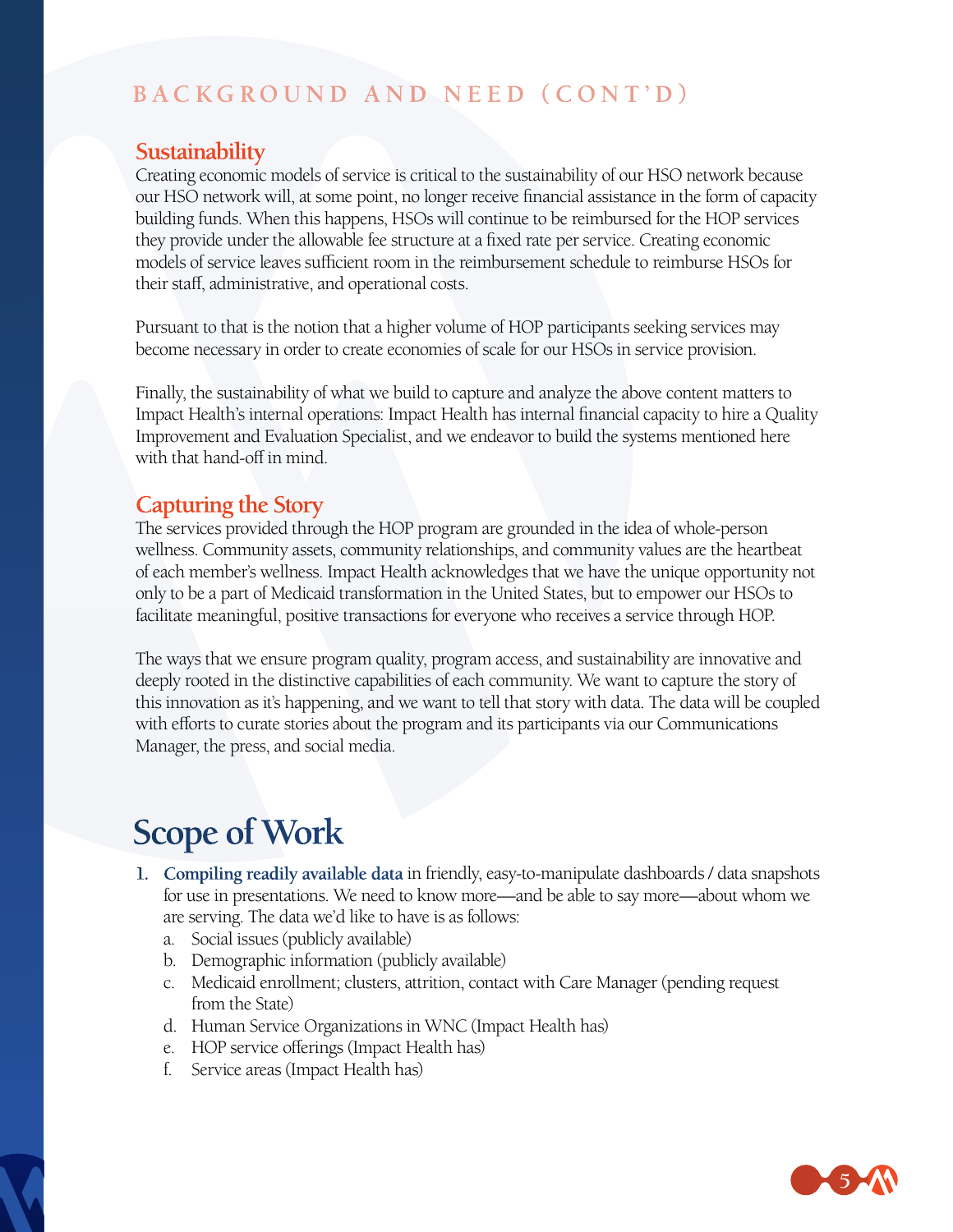#### **SCOPE OF WORK (CONT'D)**

#### **2. Capturing innovation during our Community Voice Workshops (service quality, access, innovation, and enrollment)**

- a. Series of on-site forums for community stakeholders—could even be a Design Thinking Workshop. County by county, or by region.
- b. Defining quality (products we feel good about and people want)
- c. Ensuring the application of access standards
- d. Framing service gaps and finding innovative solutions; solving for economy, viability, feasibility, and quality
- e. Targeted enrollment for HOP eligible participants; identifying alternative enrollment streams via community assets

#### **3. Building our data intake systems**

- a. On a continual basis, we plan to solicit first-hand feedback from HOP participants via phone calls and text messages, so their experience of the services may be turned into actionable feedback for our HSO partners. This will include their experience of service quality, but also their ease of access. We need to create tenable models of data collection that do not place a high administrative burden on our HSOs, as well as ensure client privacy.
	- i. On-site intake
	- ii. On-site direct eligibility screen
	- iii. Client follow-up via phone calls
	- iv. Catching clients whose needs fall through the cracks (via Care Managers)
- b. Tracking the results of targeted enrollment efforts
- c. Determining how we will track service quality and access
- d. Determining how we will track / report on innovation as it's happening—the results
- e. Leveraging existing technology platforms and data streams to support the work

#### **4. Cleaning data and conducting analyses**

- a. Impact Health plans to consistently triangulate the data that is readily available to us through the technological platform employed by the HOP program (NCCARE360) with the qualitative data from our program participants.
- b. Process for transforming qualitative accounts of service quality / experience into data, cleaning / coding
- c. Determining which analyses we should perform—if any—on correlation

#### **5. Operationalizing data intake / analysis / presentation for hand-off to Impact Health Team**

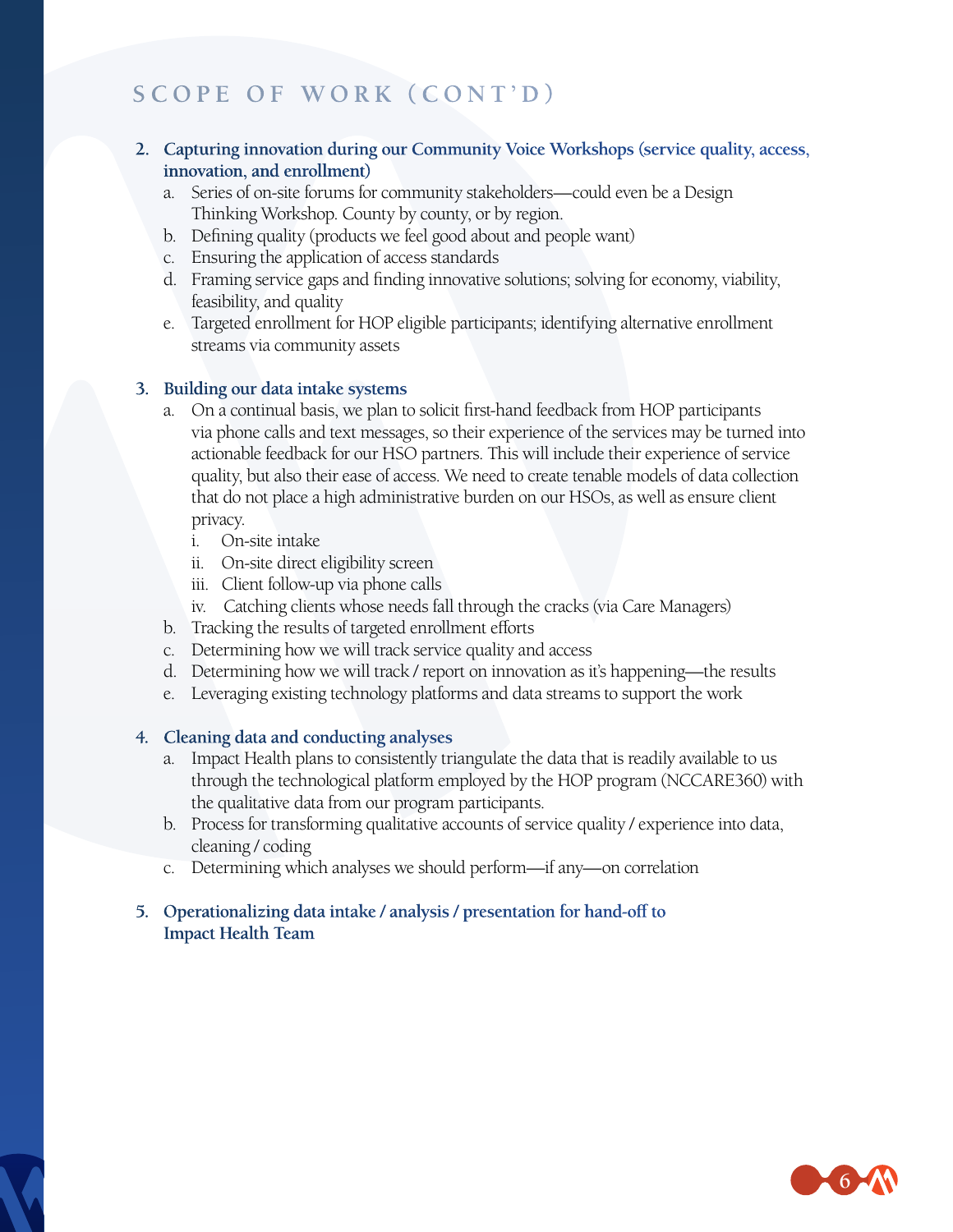## **Submission Details and Timeline**

#### **Submission Instructions**

Any and all questions related to this RFP are due to Hannah Erickson at h.erickson@ impacthealth.org no later than **5:00 p.m. E.S.T on June 10th, 2022.**

#### **Submissions must be in PDF format and should not exceed ten (10) pages.**

Proposals must be submitted via email to Hannah Erickson at **[h.erickson@impacthealth.org](mailto:h.erickson@impacthealth.org)** no later than **5:00 p.m. E.S.T on June 24th, 2022.**

#### **Content Requirements**

Each submission should include the components outlined below. Each component may be relatively succinct as long as the key information is conveyed. Submissions should not be longer than 20 pages, not including required forms or addenda.

#### **1. Cover Letter**

- The cover letter should serve as the introduction to your proposal and to your operation.
- Describe what makes you qualified to draft this analysis and recommendations and why you would like to take on this project.

#### **2. Experience and Qualifications of Applicants**

- Describe the skills and experience of you and your project team (if applicable) as well as what best qualifies you or your firm to work on this project. Please provide resumes and relevant experience for the key project team members.
- Describe any education or specialized training that you or your team have received relative to this opportunity.
- Describe any past projects that are relevant to the scope of this RFP.
- Provide references for previous projects of a similar scope.
- Demonstrate your track record of success.

#### **3. Project Understanding and Approach**

- Describe your understanding of the scope of work and how you plan to achieve the objectives.
- Summarize and outline your timeline for the project.

#### **4. Costs**

• Outline all expected costs.

#### **Interviews**

Representatives from Impact Health will evaluate proposals. Proposals best fitting the criteria may be selected for interviews and proposers should be prepared to schedule interviews the week of June 27th, 2022.

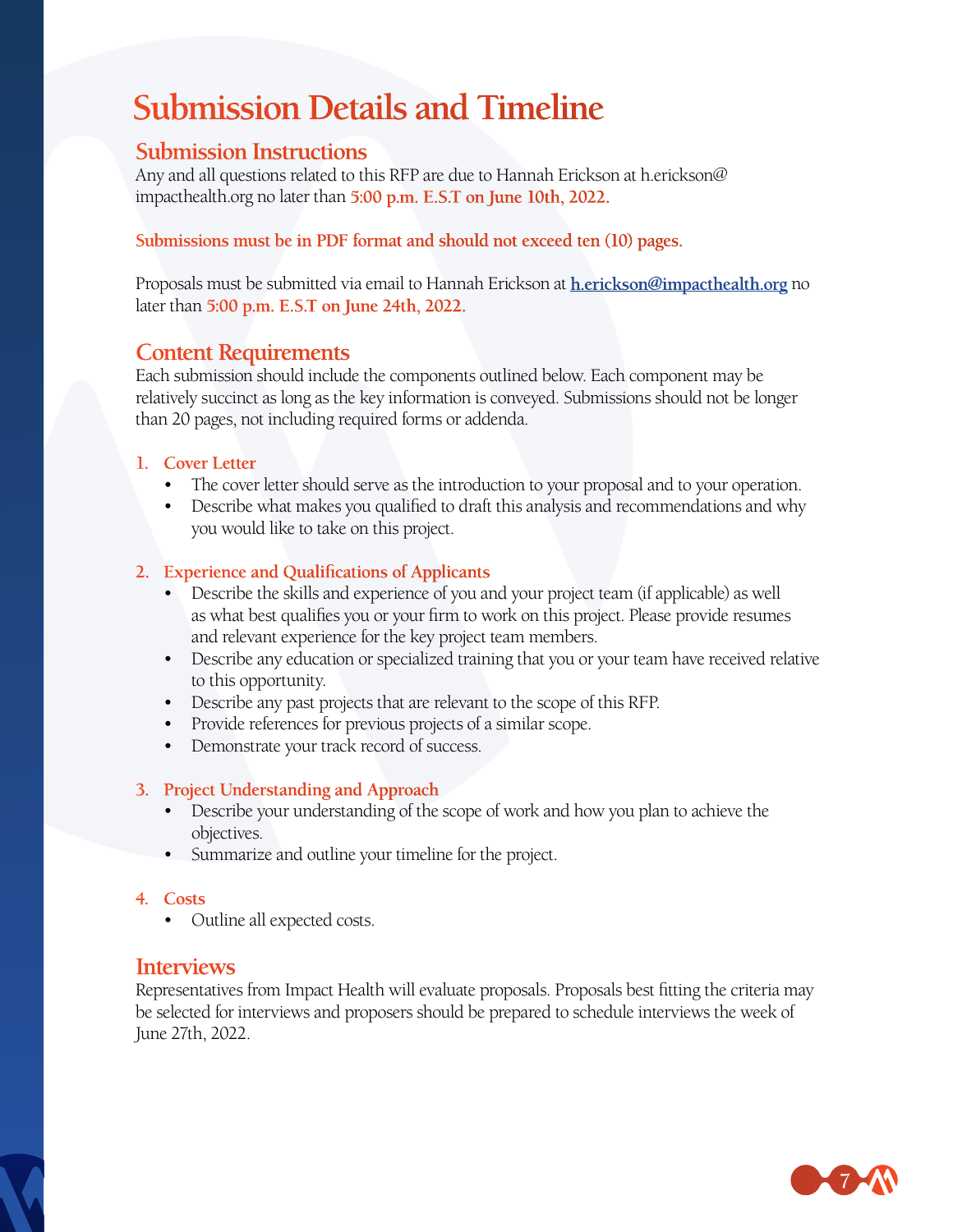#### **SUBMISSION DETAILS AND TIMELINE (CONT'D)**

#### **Timeline**

| Activity                    | <i>Date</i>             | <b>Time</b>   |
|-----------------------------|-------------------------|---------------|
| Request for Proposals       |                         |               |
| issued by Impact Health     | June 1st, 2022          |               |
| Deadline for questions      | June 10th, 2022         | 5:00 p.m. EST |
| Answers to questions posted | June 14th, 2022         | 5:00 p.m. EST |
| Deadline for submissions    | June 24th, 2022         | 5:00 p.m. EST |
| Interviews, as needed       | Week of June 27th, 2022 |               |
| Contract Award (tentative)  | July 6th, 2022          | 5:00 p.m. EST |
| Contract work begins        | July 11th, 2022         |               |
|                             |                         |               |

#### **Submission Disclaimer**

Impact Health may, at its sole discretion, request that proposers supplement their qualifications with additional information following initial submittal. Impact Health reserves the right to reject any or all proposals submitted, to cancel this RFP, and/or to modify and reissue the RFP at any time.

#### **Confidentiality**

Contractor may have access to, during the course of the contractual relationship with Impact Health, Impact Health's sensitive, proprietary, or confidential information. Contractor shall not, without prior written consent of Impact Health (1) disclose any information obtained as a result of this contractual relationship to any third party OR (2) make any public statement or comment on the subject matter(s) with regard to which the Contractor is or was contracted with or retained by Impact Health. Contractor may be required, as a condition of this contractual relationship, to enter into a Non-Disclosure Agreement prior to providing any services or receiving any Impact Health information under this contractual relationship.